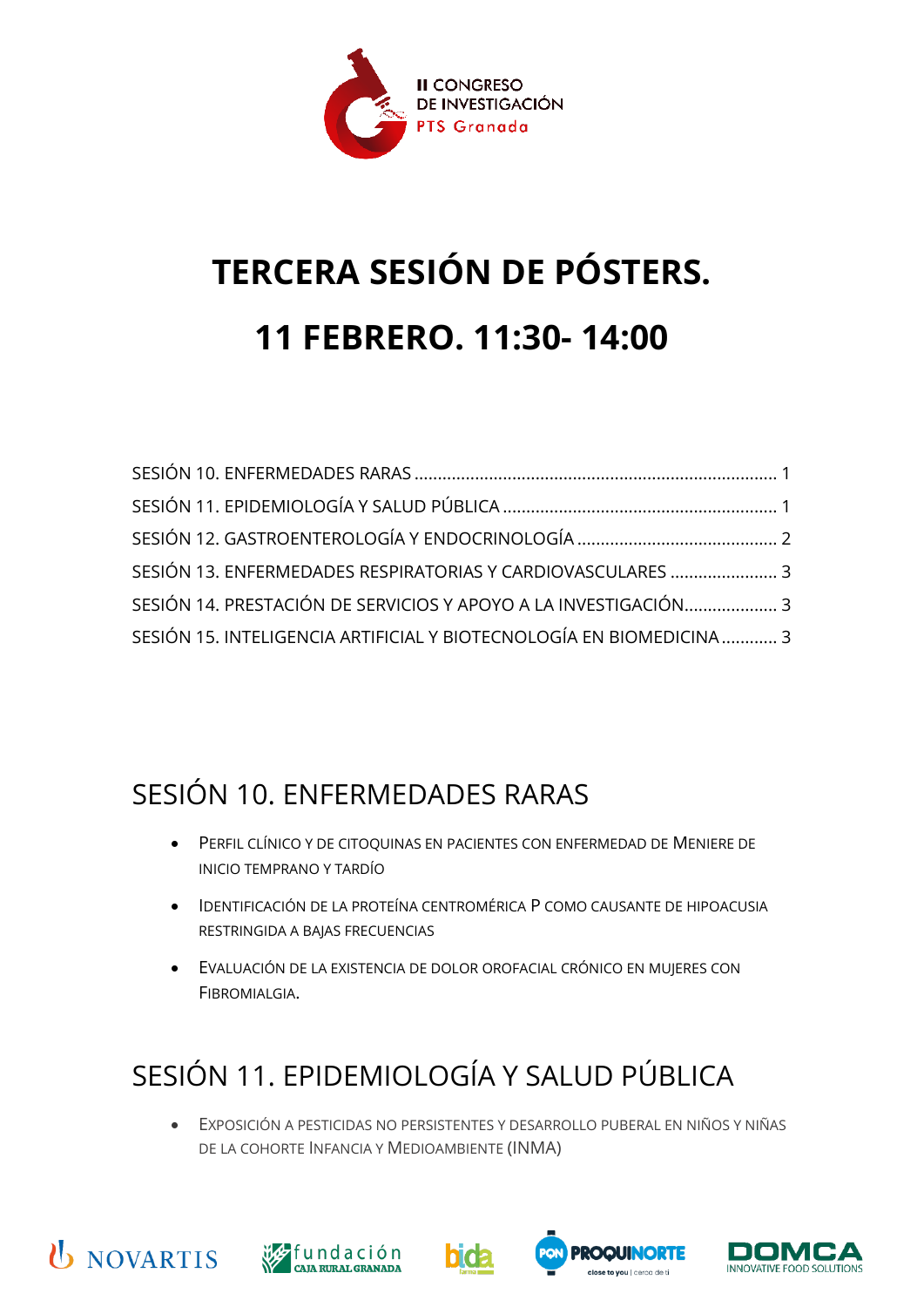

- UNIDAD DE CALIDAD BIOLÓGICA DEL AIRE DE GRANADA: ACTIVIDAD CIENTÍFICA Y RETO SOCIAL
- DIETA MEDITERRÁNEA Y RIESGO DE CÁNCER DE MAMA: UNA REVISIÓN DE REVISIONES SISTEMÁTICAS Y METAANÁLISIS
- FENOLES, COMPUESTOS PERFLUORADOS Y METALES EN LECHE MATERNA PROCEDENTE DE UN BANCO DE LECHE MATERNA EN EL SUR DE ESPAÑA.
- TENDENCIAS TEMPORALES DE LA INCIDENCIA, MORTALIDAD Y SUPERVIVENCIA DEL CÁNCER COLORRECTAL EN LA PROVINCIA DE GRANADA
- EXPOSICIÓN A SUSTANCIAS QUÍMICAS PRESENTES EN LOS PRODUCTOS DE CUIDADO PERSONAL Y ALTERACIÓN DE BIOMARCADORES METABÓLICOS EN MUJERES CON ENDOMETRIOSIS. ESTUDIO ENDEA
- MORTALIDAD POR NIVEL SOCIOECONÓMICO DE LOS CÁNCERES DE PULMÓN, COLON-RECTO Y MAMA EN ESPAÑA.
- ACTUALIZACIÓN DE LA EVIDENCIA SOBRE LA RELACIÓN ENTRE LA DIETA Y LOS CÁNCERES MÁS COMUNES DEL ESTUDIO PROSPECTIVO EUROPEO SOBRE NUTRICIÓN Y CÁNCER (EPIC): UNA REVISIÓN SISTEMÁTICA.

## <span id="page-1-0"></span>SESIÓN 12. GASTROENTEROLOGÍA Y ENDOCRINOLOGÍA

- LOS MASTOCITOS DE TEJIDO ADIPOSO REDUCEN LA EXPRESIÓN DE MARCADORES DE SUPERVIVENCIA Y ACTIVACIÓN EN PACIENTES CON DIABETES TIPO 2
- EN PACIENTES CON OBESIDAD, EL NÚMERO DE MASTOCITOS EN TEJIDO ADIPOSO ES SIGNIFICATIVAMENTE MENOR EN SUJETOS CON DIABETES TIPO 2
- UN POLIMORFISMO DE DICKOPFF 1 COMO MARCADOR DE RIESGO EN DIABETES MELLITUS TIPO 2 Y ENFERMEDAD CARDIOVASCULAR
- DETERMINACIÓN DE MICRORNAS CIRCULANTES Y MARCADORES DEL ESTRÉS OXIDATIVO COMO PREDICTORES DE DAÑO VASCULAR DE LA DIABETES MELLITUS TIPO II EN PACIENTES ADULTOS DEL ESTADO DE JALISCO, MÉXICO









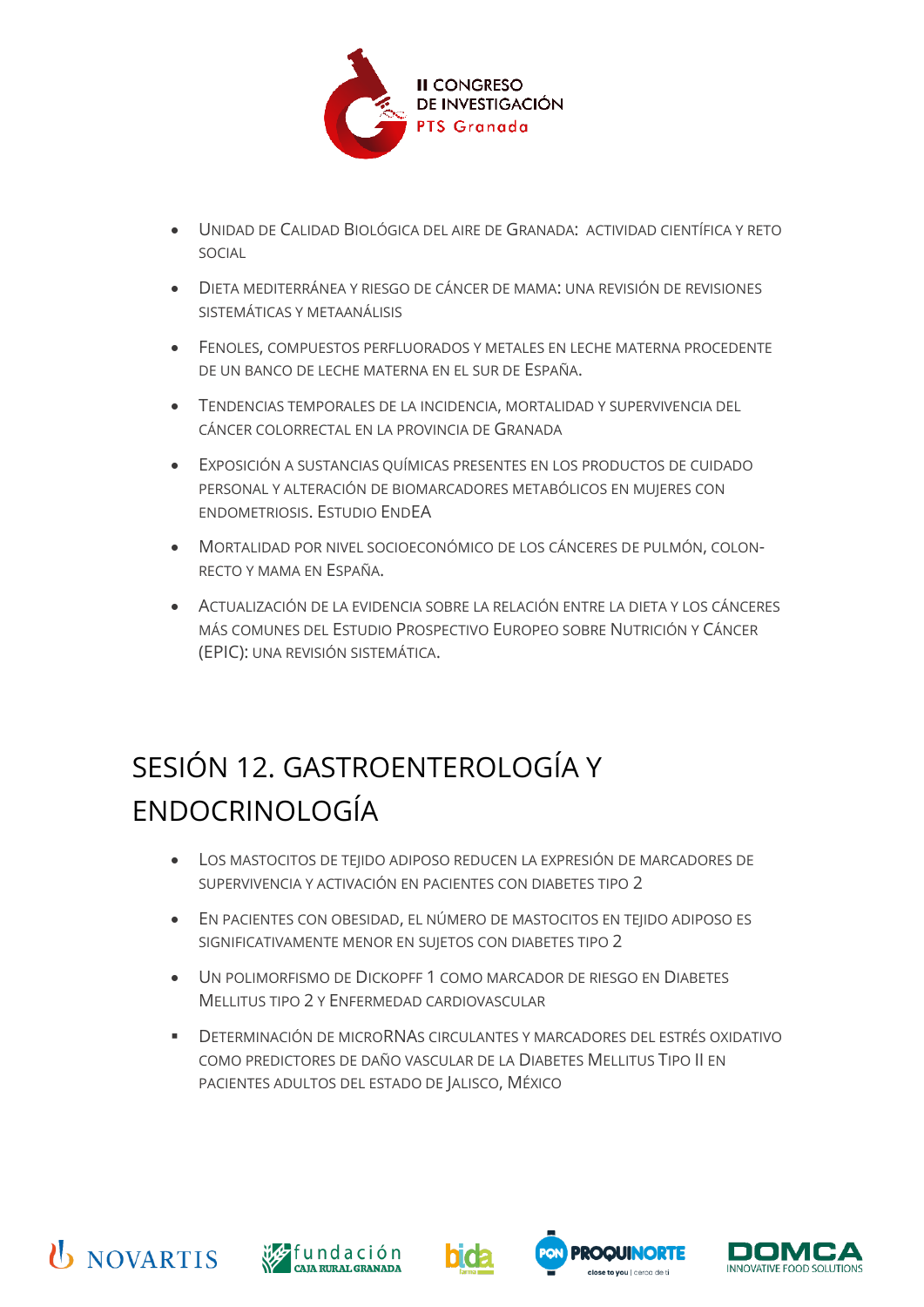

### <span id="page-2-0"></span>SESIÓN 13. ENFERMEDADES RESPIRATORIAS Y CARDIOVASCULARES

• EXPRESIÓN DEL INFLAMASOMA AIM2 EN PLACAS DE ATEROMA HUMANAS

## <span id="page-2-1"></span>SESIÓN 14. PRESTACIÓN DE SERVICIOS Y APOYO A LA INVESTIGACIÓN

- CARACTERIZACIÓN Y BANQUEO DE CÉLULAS MADRE PLURIPOTENTES INDUCIDAS DERIVADAS DE CÉLULAS DE PACIENTES DE DIFERENTES PATOLOGÍAS, DEPOSITADAS EN EL BANCO NACIONAL DE LÍNEAS CELULARES (BNLC), DESTINADAS A INVESTIGACIÓN BIOMÉDICA.
- EL REGISTRO DE DONANTES DE MUESTRAS PARA INVESTIGACIÓN BIOMÉDICA, UNA HERRAMIENTA PARA QUE LOS ANDALUCES CONTRIBUYAN A LOS AVANCES BIOMÉDICOS.
- SERVICIO DE MICROSCOPÍA CONFOCAL Y ELECTRÓNICA DE TRANSMISIÓN DE LA ESTACIÓN EXPERIMENTAL DEL ZAIDÍN. CSIC
- EQUIPAMIENTO Y SERVICIOS DE LA PLATAFORMA DE PROTEÓMICA DEL IBS.GRANADA
- CREACIÓN DE UNA NUEVA CARTERA DE SERVICIO EN LA UNIDAD DE CITOMETRÍA DEL IBS.GRANADA

### <span id="page-2-2"></span>SESIÓN 15. INTELIGENCIA ARTIFICIAL Y BIOTECNOLOGÍA EN BIOMEDICINA

- ESTUDIO Y PERFECCIONAMIENTO DE LA REPRODUCIBILIDAD ENTRE DISPOSITIVOS EN BIOSENSORES DE PUERTA LÍQUIDA BASADOS EN GRAFENO TRAS IRRADIACIÓN LÁSER CONTROLADA.
- PÉPTIDOS ANTIDIABÉTICOS: FUENTES, ESTRUCTURA PRIMARIA E IDENTIFICACIÓN ASISTIDA POR HERRAMIENTAS BIOINFORMÁTICAS